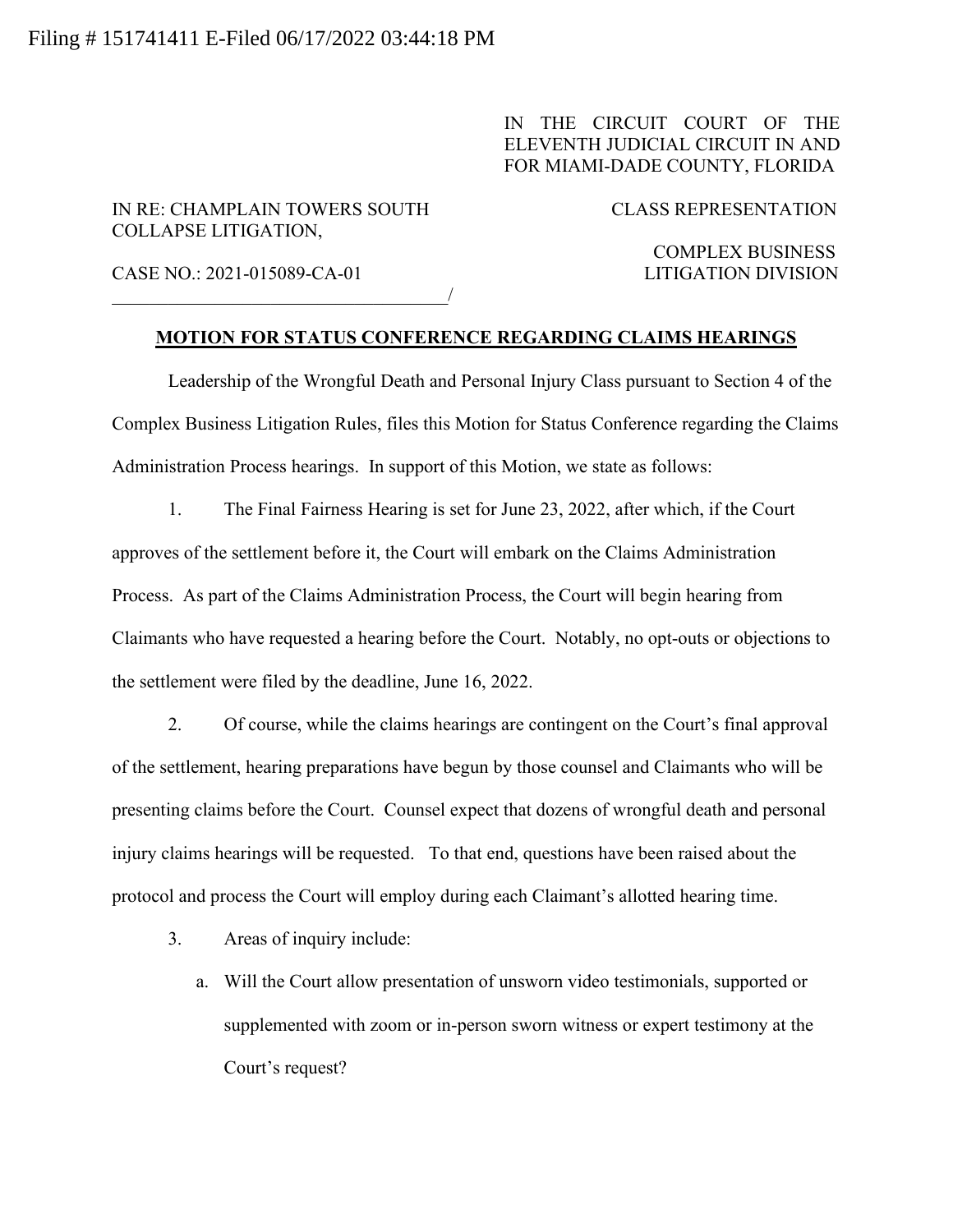- b. In what format will the Court conduct the hearing: will the Court be expecting formal direct examination to be performed by counsel?
- c. Will the Court entertain expert reports or testimony in the area of lost economics, life care plans, etc.?
- d. Will anyone other than the Claimant and their counsel be permitted in the courtroom during the hearing?
- e. Will the personal injury and wrongful death hearings be subject to the same protocol and procedures?

4. Leadership of the Wrongful Death and Personal Injury Class believe that all participating counsel and Claimants will benefit from a brief hearing to learn from the Court the manner in which the Claims Administration Process hearings should be conducted. We believe this will allow for there to be uniformity in process among the hearings and will serve the Court best.

5. Undersigned Leadership of the Wrongful Death and Personal Injury Class therefore request a Status Conference in this matter no earlier than June 30, 2022. This date is requested for two reasons. First, we want to ensure that nothing detracts from the important work the Court is undertaking in reviewing and considering the settlement for approval. Second, if approval of the settlement is granted, Leadership of the Wrongful Death and Personal Injury Class intend on conducting a meeting on June 29, 2022, amongst interested counsel to collaborate on areas of uncertainty and on suggestions for the Claims Administration Process hearings.

2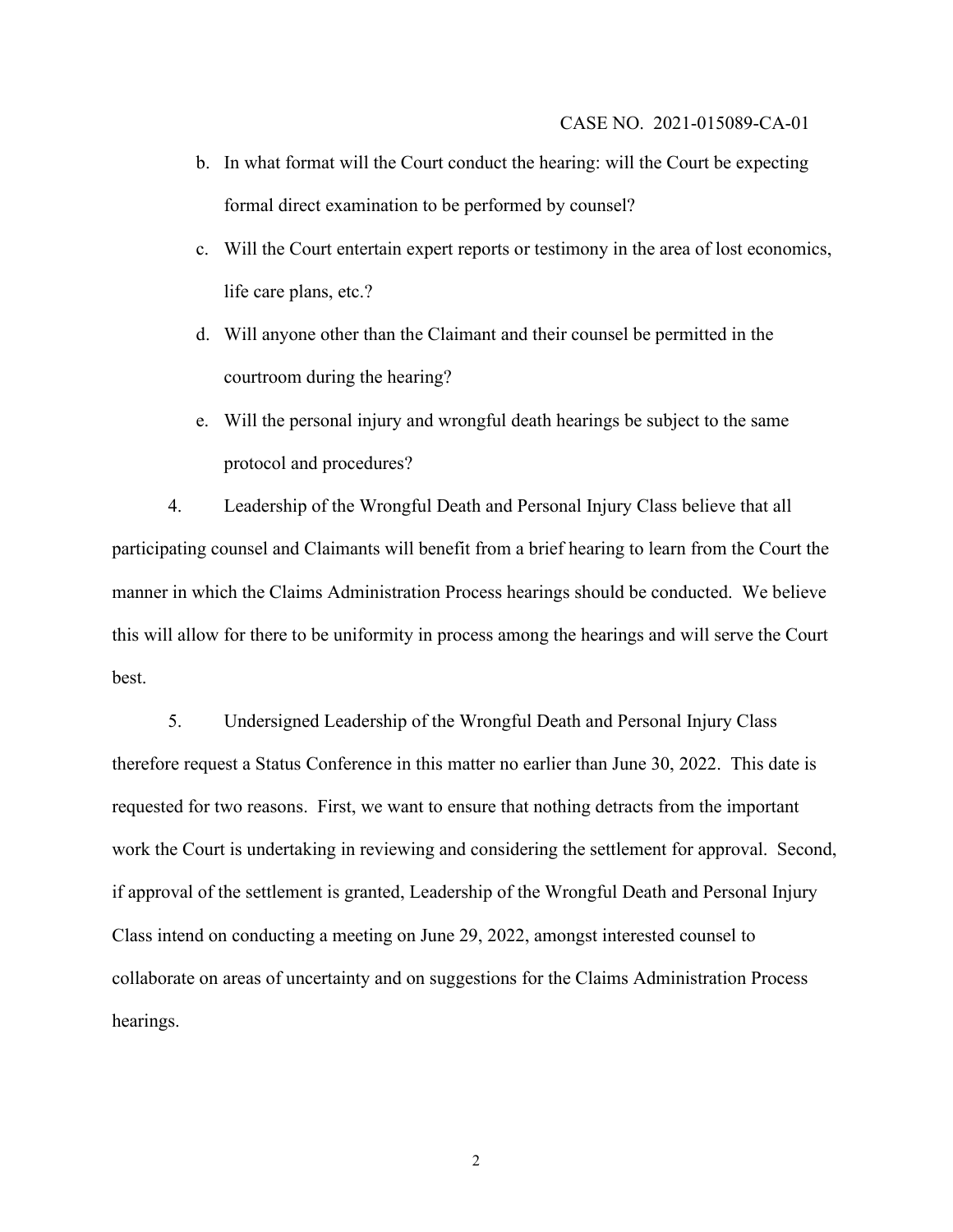WHEREFORE, undersigned respectfully request a Status Conference be set in this matter

to discuss the above-described matters as soon as practically possibly on or after the June 30,

2022.

Dated: June 17, 2022 Respectfully submitted,

*/s/ Ricardo M. Martínez-Cid* Aaron S. Podhurst (FBN 63606) Ricardo M. Martínez-Cid (FBN 383988) Lea P. Bucciero (FBN 84763) PODHURST ORSECK, P.A. 1 SE 3rd Avenue, Suite 2300 Miami, FL 33131 Tel: (305) 358-2800 rmcid@podhurst.com *Plaintiffs' Personal Injury and Wrongful Death Track Lead Counsel*

Rachel W. Furst (FBN 45155) GROSSMAN ROTH YAFFA COHEN, P.A. 2525 Ponce de Leon Boulevard, Suite 1150 Coral Gables, FL 33134 Tel: (305) 442-8666 rwf@grossmanroth.com *Plaintiffs' Co-Chair Lead Counsel*

Harley S. Tropin (FBN 241253) Javier A. Lopez (FBN 16727) Jorge L. Piedra (FBN 88315) Tal J. Lifshitz (FBN 99519) Eric S. Kay (FBN 1011803) KOZYAK TROPIN & THROCKMORTON LLP 2525 Ponce de Leon Boulevard, 9th Floor Coral Gables, FL 33134 Tel: (305) 372-1800 hst@kttlaw.com *Plaintiffs' Co-Chair Lead Counsel*

Curtis B. Miner (FBN 885681) COLSON HICKS EIDSON, P.A.